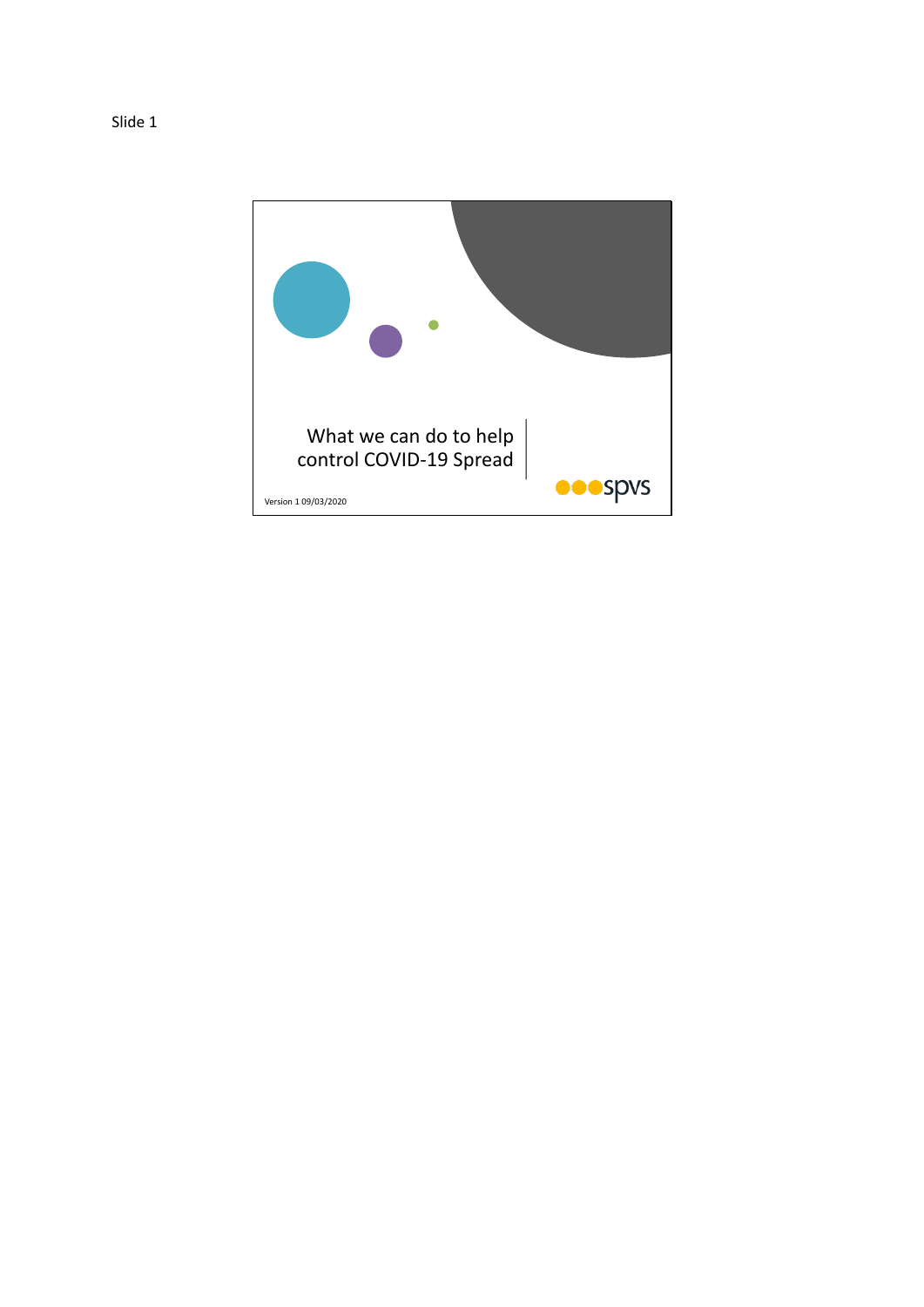

Capture the feedback on a flip chart or notes. You need to identify what the concerns are and then address them

You will not have all the answers as most vets are not medics and or up to speed with this outbreak. The general rule of thumb is to direct people to official websites and do not "overthink" the issue of listen to less reliable sources of information ( fake news)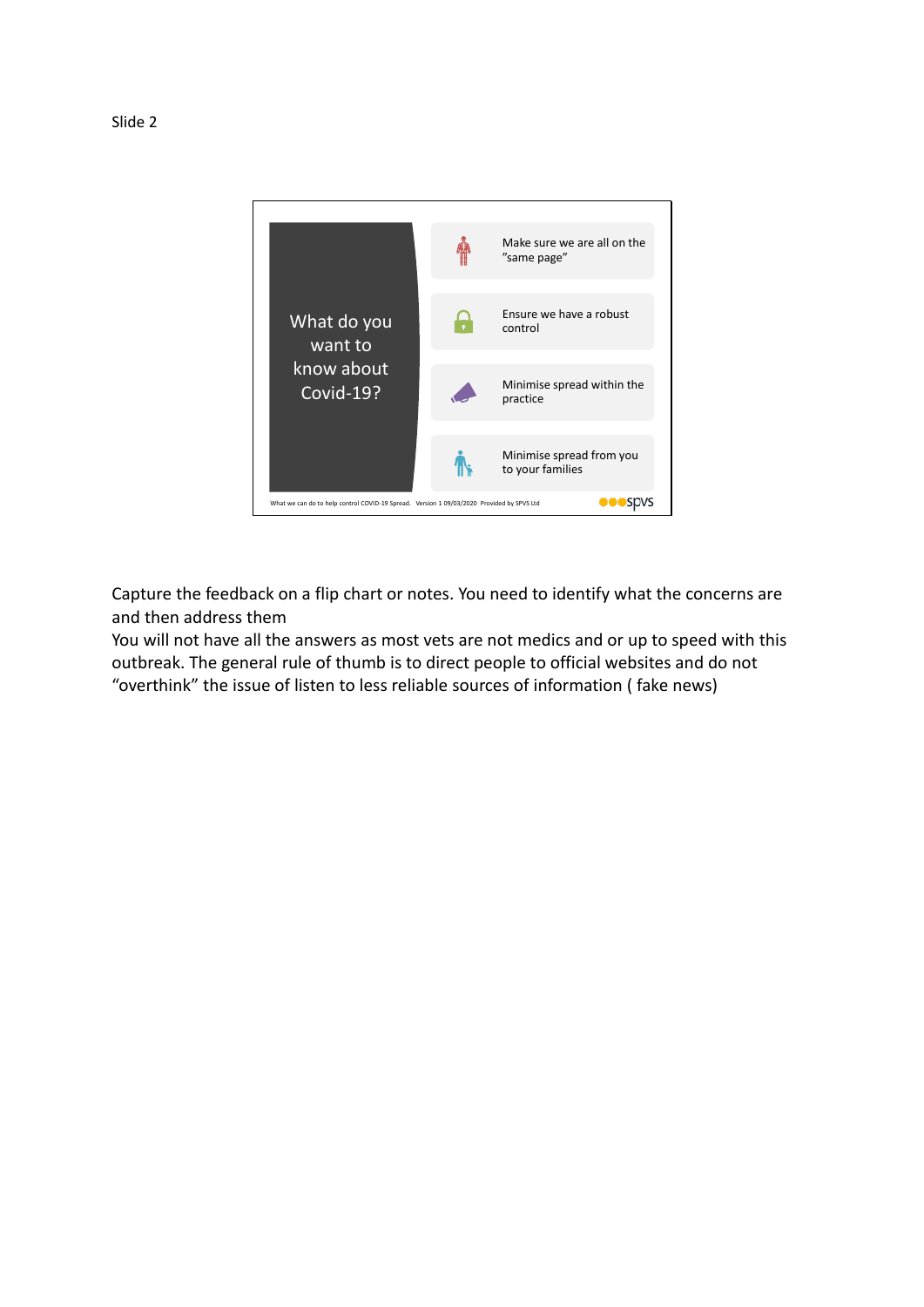

Minimising spread is the key word here. If all staff go down with the disease on the same day due to lax hygiene policies it will be difficult to deliver the service to the clients.

In all probability if the disease becomes endemic most practices will experience the disease either directly or indirectly.

The aim is to ideally keep infection out of the practice but if we cant do that prevent it from spreading to others within and without the practice. That will help demonstrate the practices social responsibility and most importantly protect the lives of people.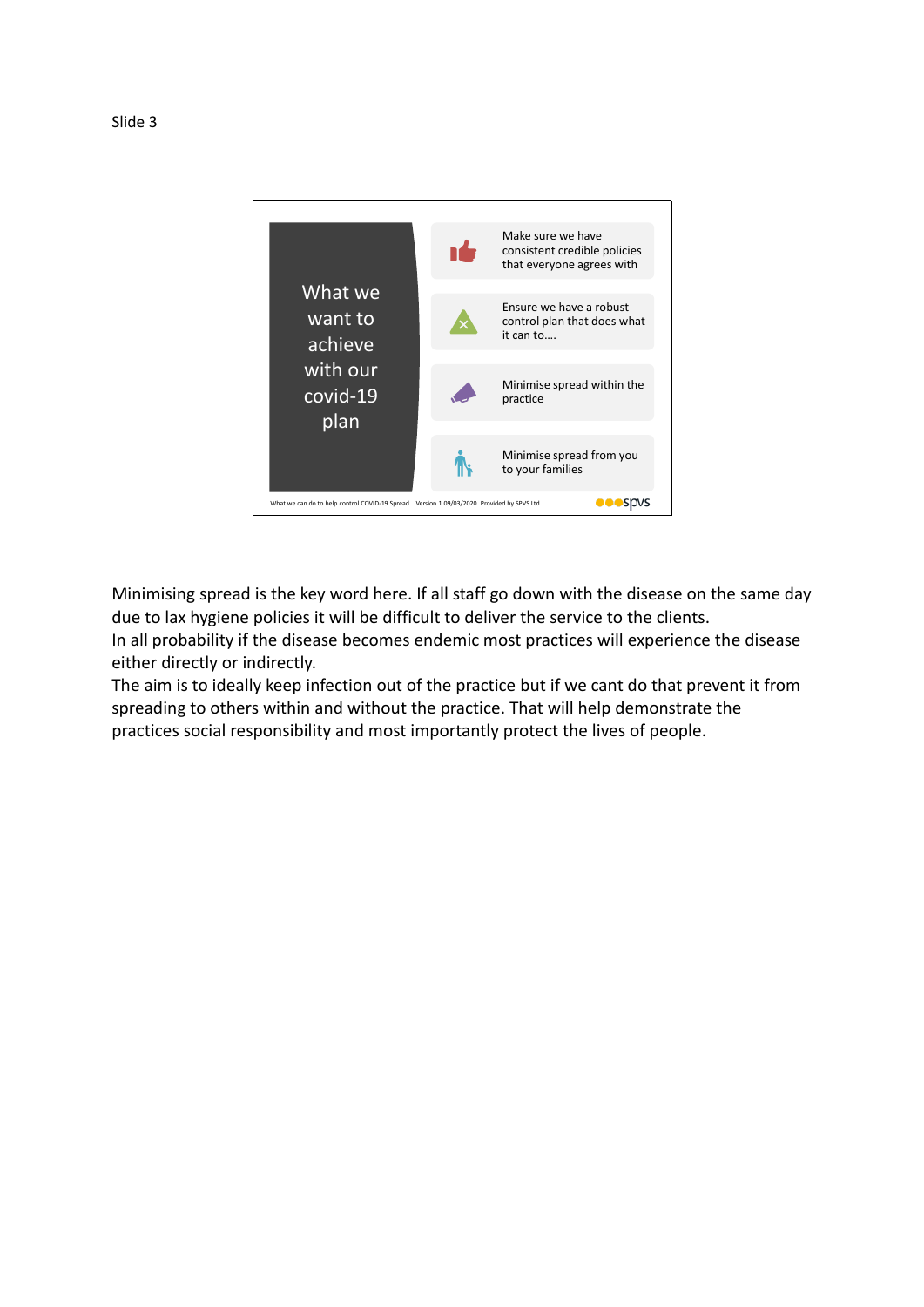Slide 4



Delaying spread is so important here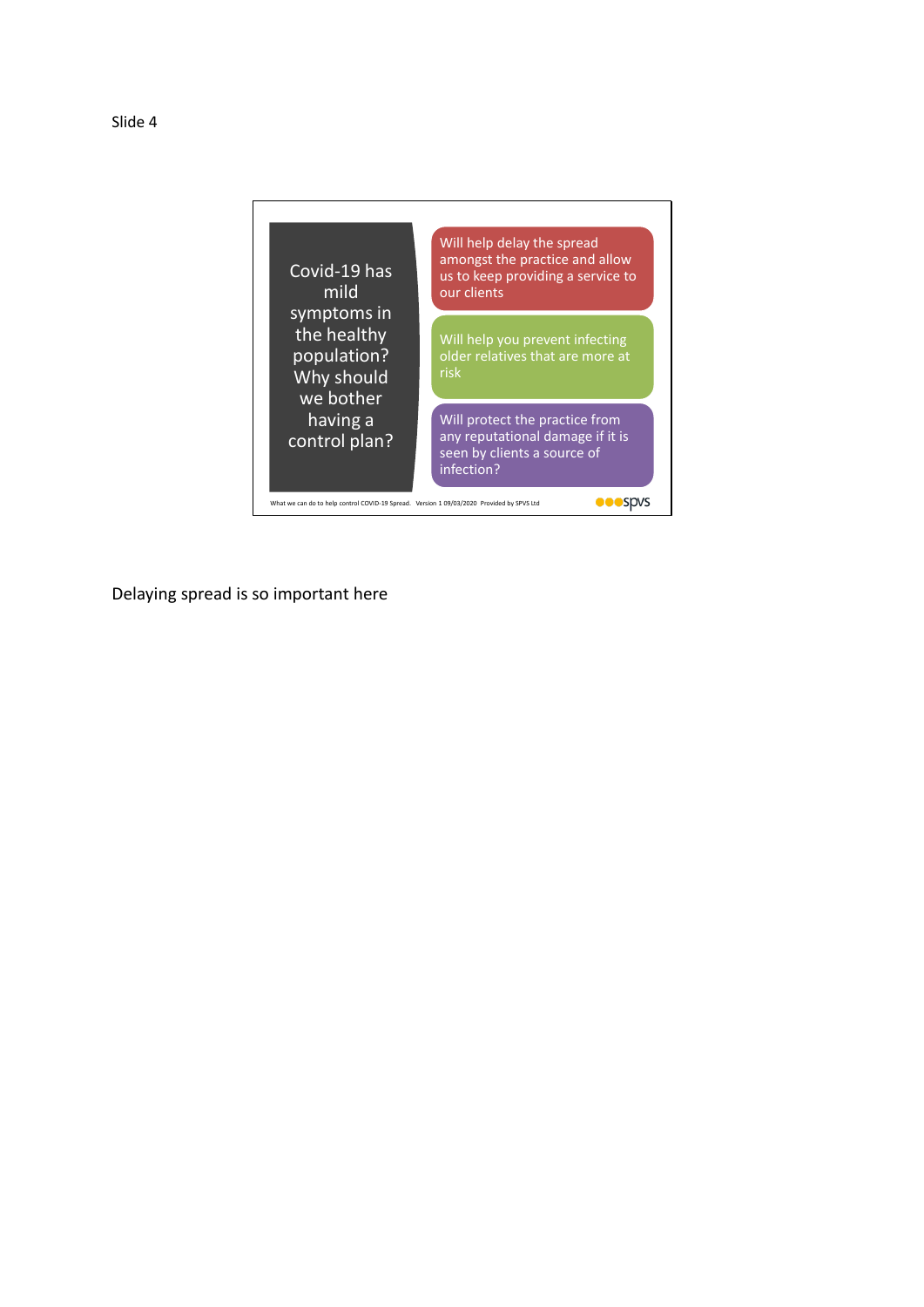

The purpose is to tease out who is most at risk. Young and healthy seem more likely to get mild symptoms. Most serious fatalities occur in the older people. Statistics are not perfect as we are early in the epidemic but it appears that between 1 and 8 and 1 in 16 people with comorbitdies or other diseases are most at risk.

There is no evidence to date that COVID-19 has a particularly adverse affect on pregnancy but it would seem logical for pregnant women to take practical steps to minimize disease transmission as per everyone in the practice.

The largest impact will be on those with co-morbitities and if the whole team grasp this then they can help set up sensible plans for relatives at risk.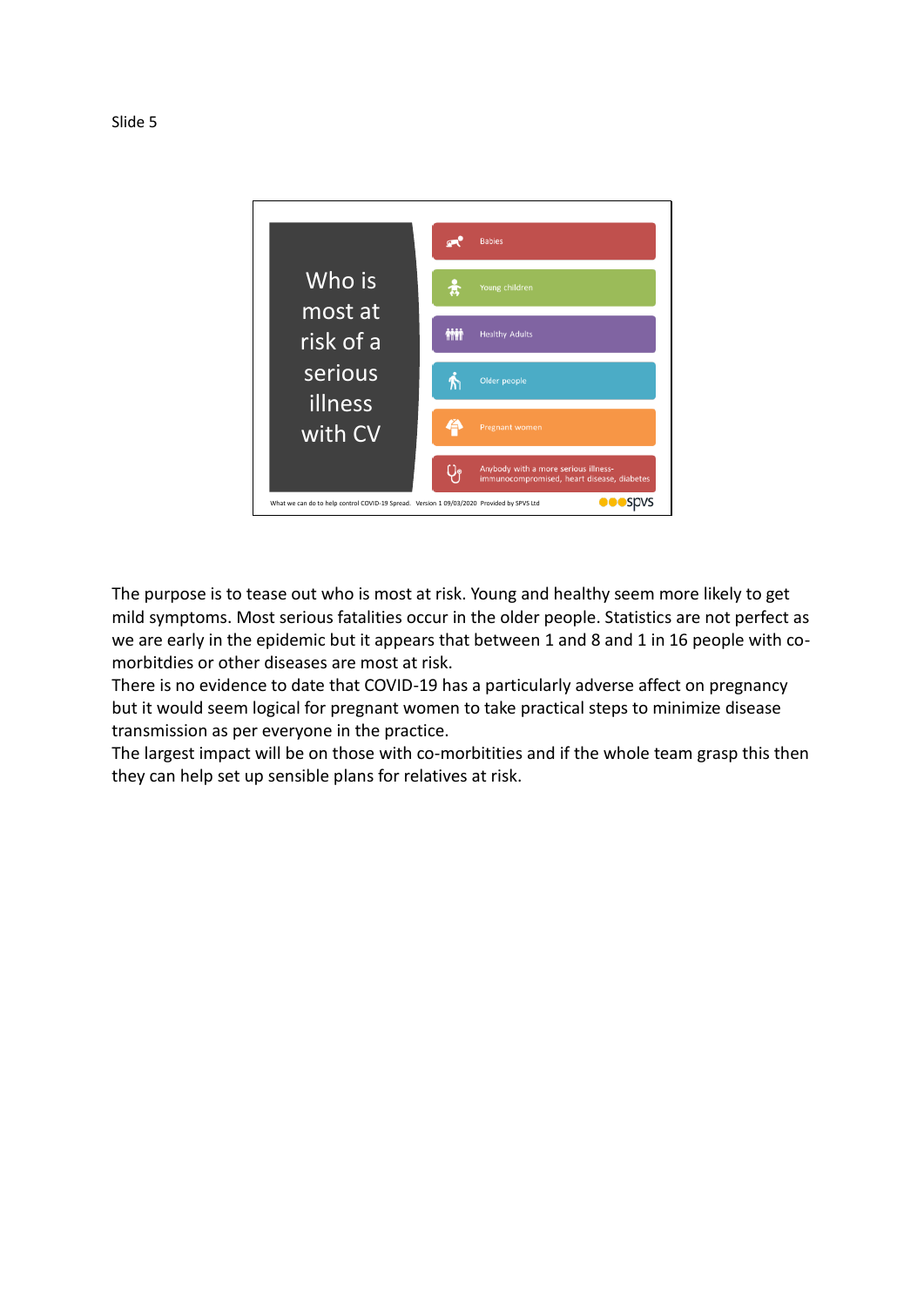

All the control measures are seeking to do is to reduce the risk of developing CV. The more the disease is slowed down until the summer the better. During the summer the disease is less likely to spread due to higher temperatures. This is the pattern we see with flu. We are not promising protection with control measures. We are seeking to reduce the "R" or reproductive value below 1 . If 1 person only infects 0.5 a person the epidemic dies out. If we take no measures 1 infected person could infect 2-3 others and the disease continues.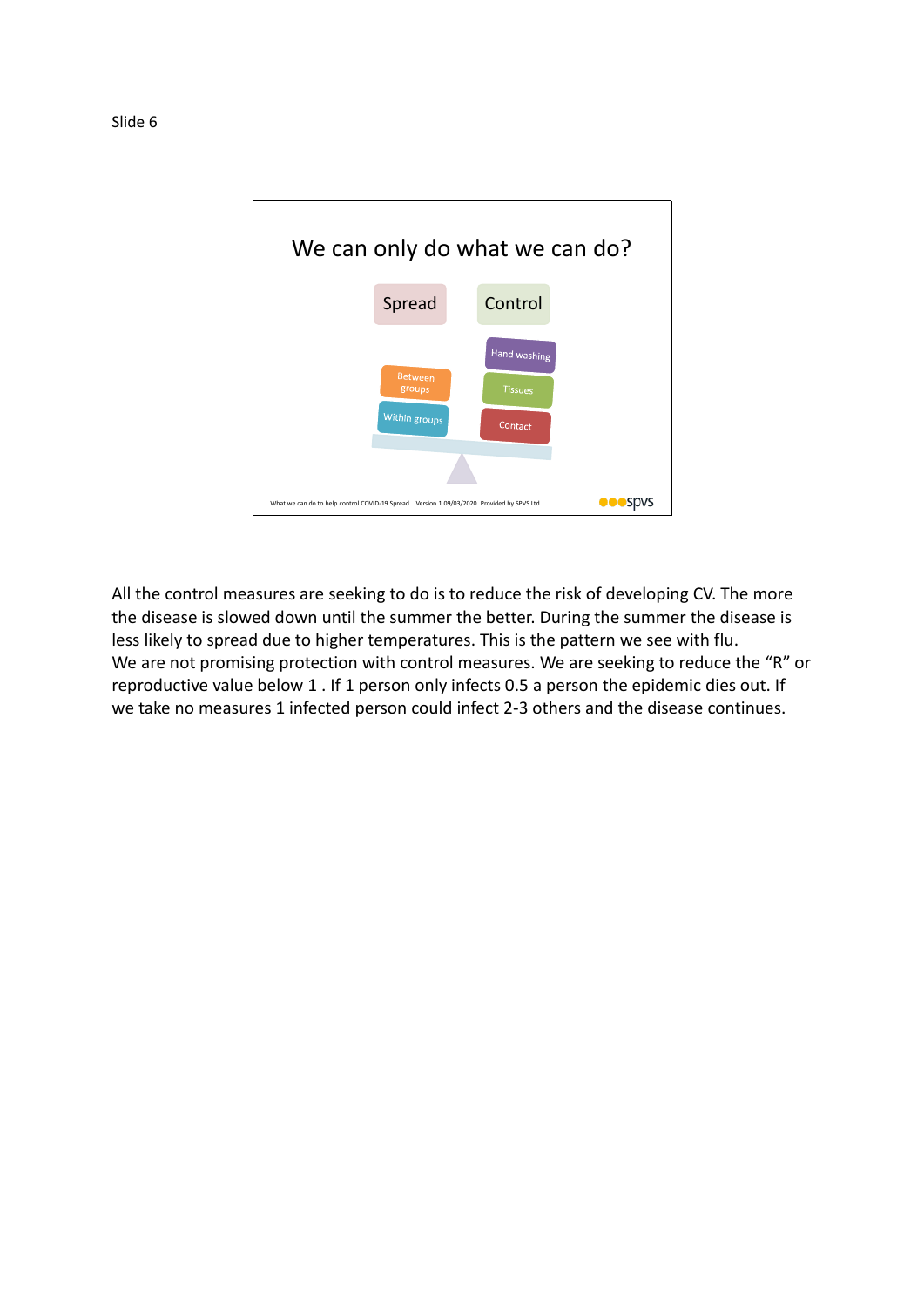

This is a quick slide to reinforce the need for us to take extra special care not to infect older clients or more likely our own elderly relatives.

We will discuss how best to control spread later.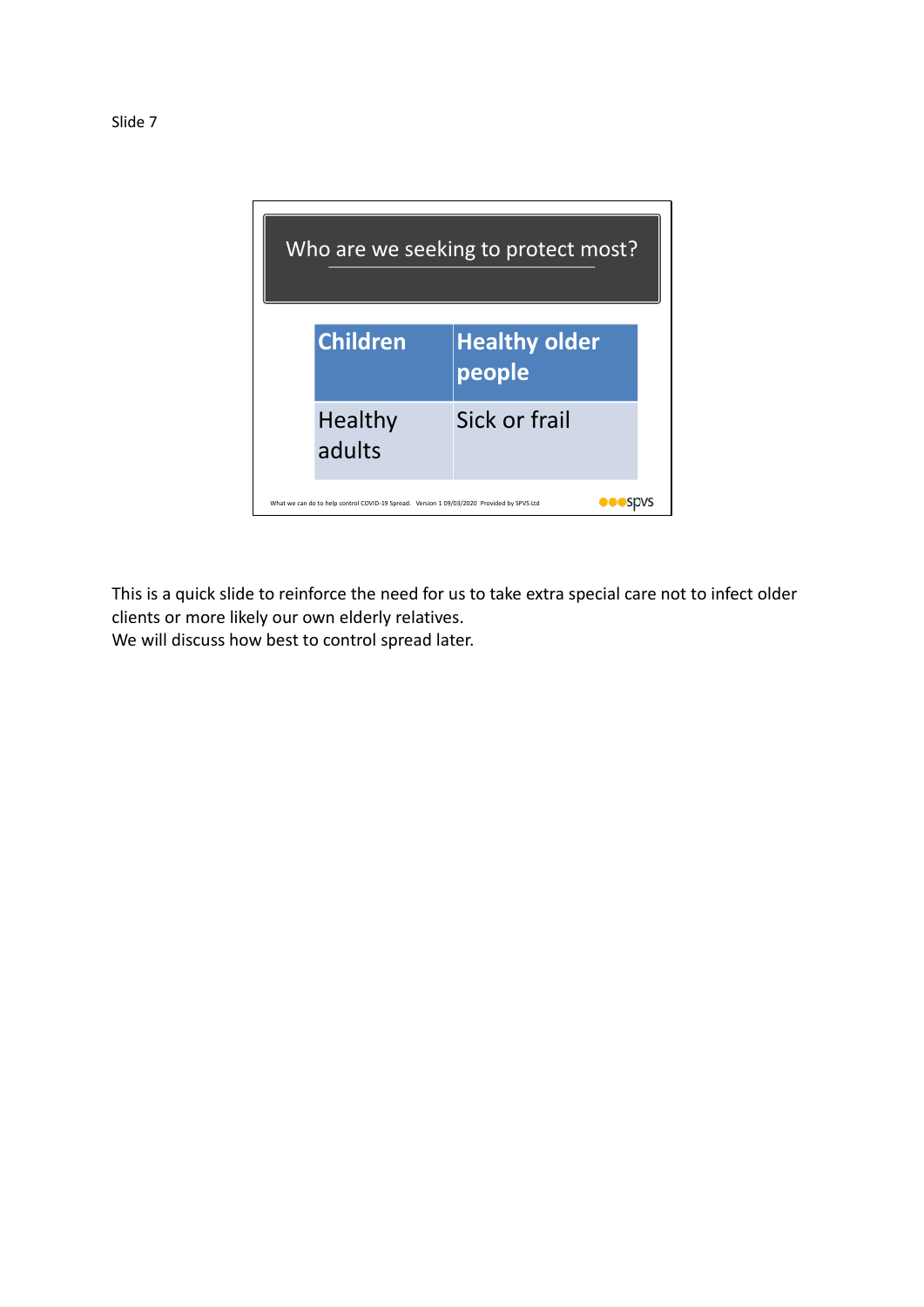

The aim of this slide is tease out the possible and practical from the theoretical. Early on in the outbreak during the containment phase draconian self isolation and quarantine has been used in some countries. What measures are taken will depend on the type of outbreak in every country.

This is not practical as the disease advances. The game changes to delaying the spread amongst population.

Once CV becomes established in a population there is a risk that the containment phase fails to work as many people move between infected and clean areas of the country. Not all areas are possible or practical to implement and the law of unintended consequence applies. Does banning a football match prevent spread to the fans who go to the pub instead?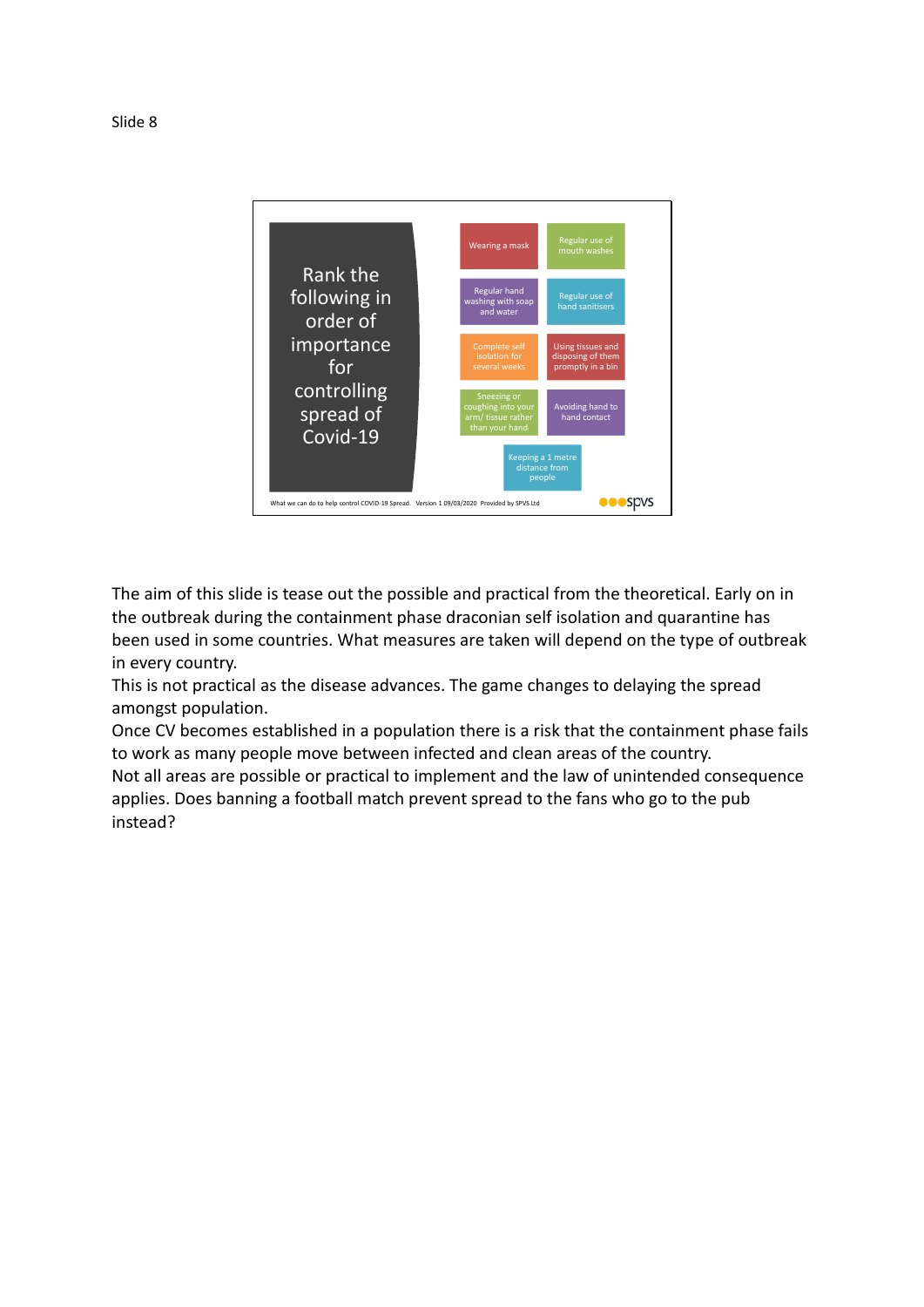

The .purpose of this slide is to illustrate that a crowded place with lots of contact with people of unknown status is much more of a risk than perhaps working in a well ventilated, well disinfected vet practice with good measures in place.

More intimate contact within the family could be of greater risk for instance that watching a kids football match outside.

Spread seems to be via droplets and via hands rather than aerosol. Contact of hands with infected surfaces is important method of transfer so the hand wash on arrival and departure from the practice seems sensible idea and maintaining/ increasing the cleaning of hard surfaces.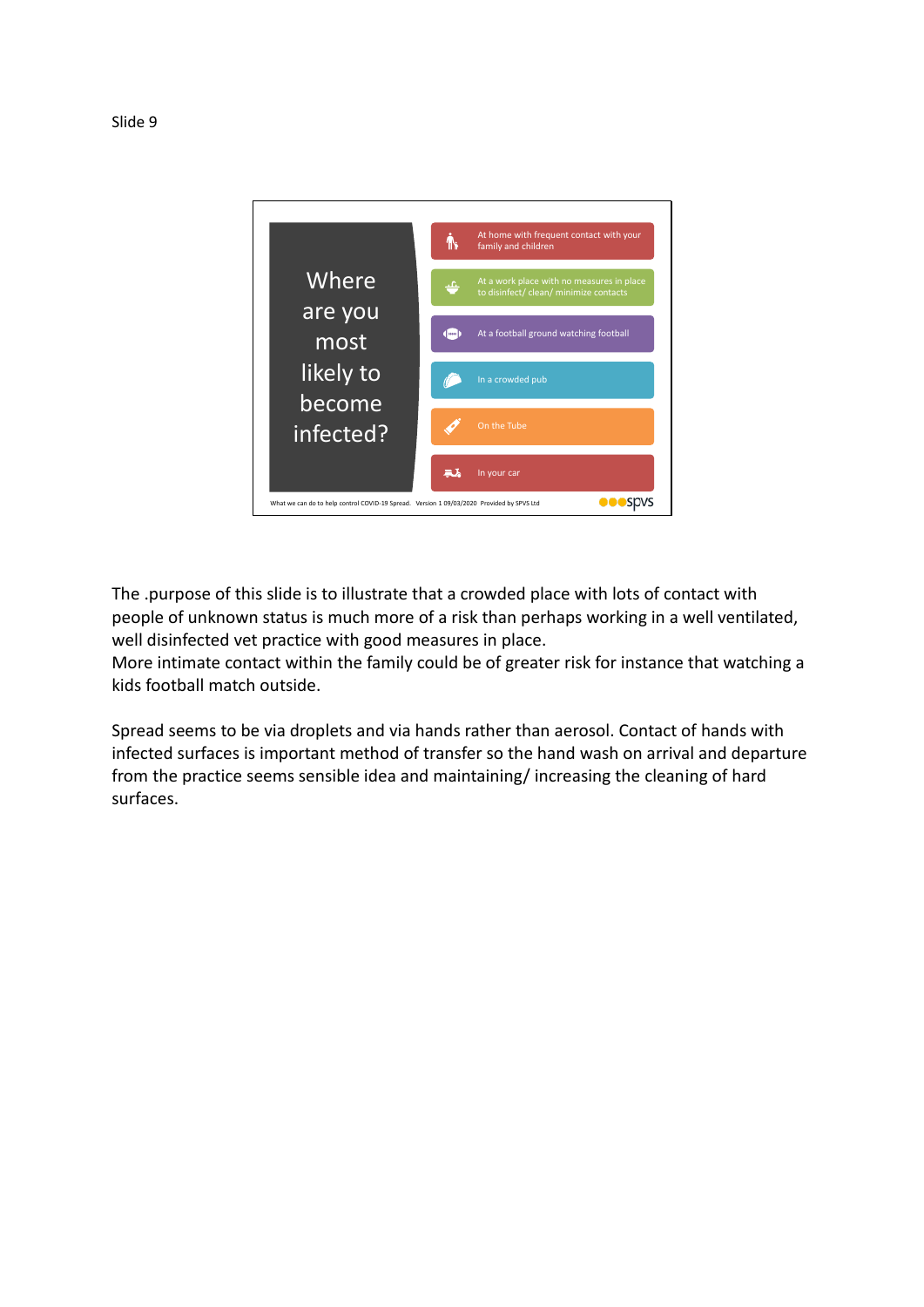



By now you would hope that the team get it.

Wash hands frequently and especially on arrival and departure.

Use of tissues etc

Stop hand shakes and hugs

If you are sick phone in and don't come in- follow the policies of the time. Currently if you are suspect you phone 111 and you may get tested if your symptoms justify it. Over time this may change and you may just be asked to self isolate as testing may not be worth it if we are the midst of a major outbreak. You need to just follow the advice at the time. The medics know best!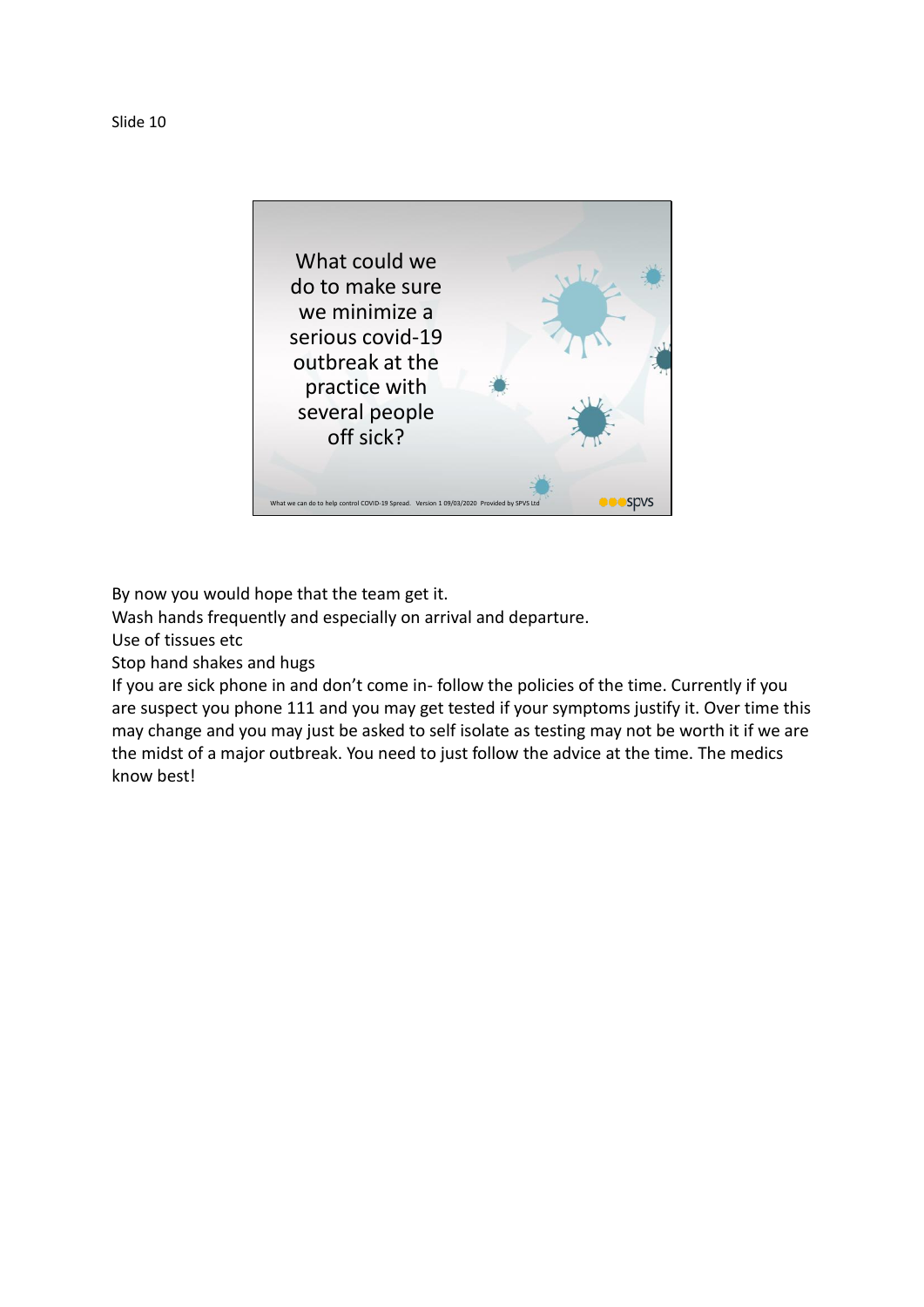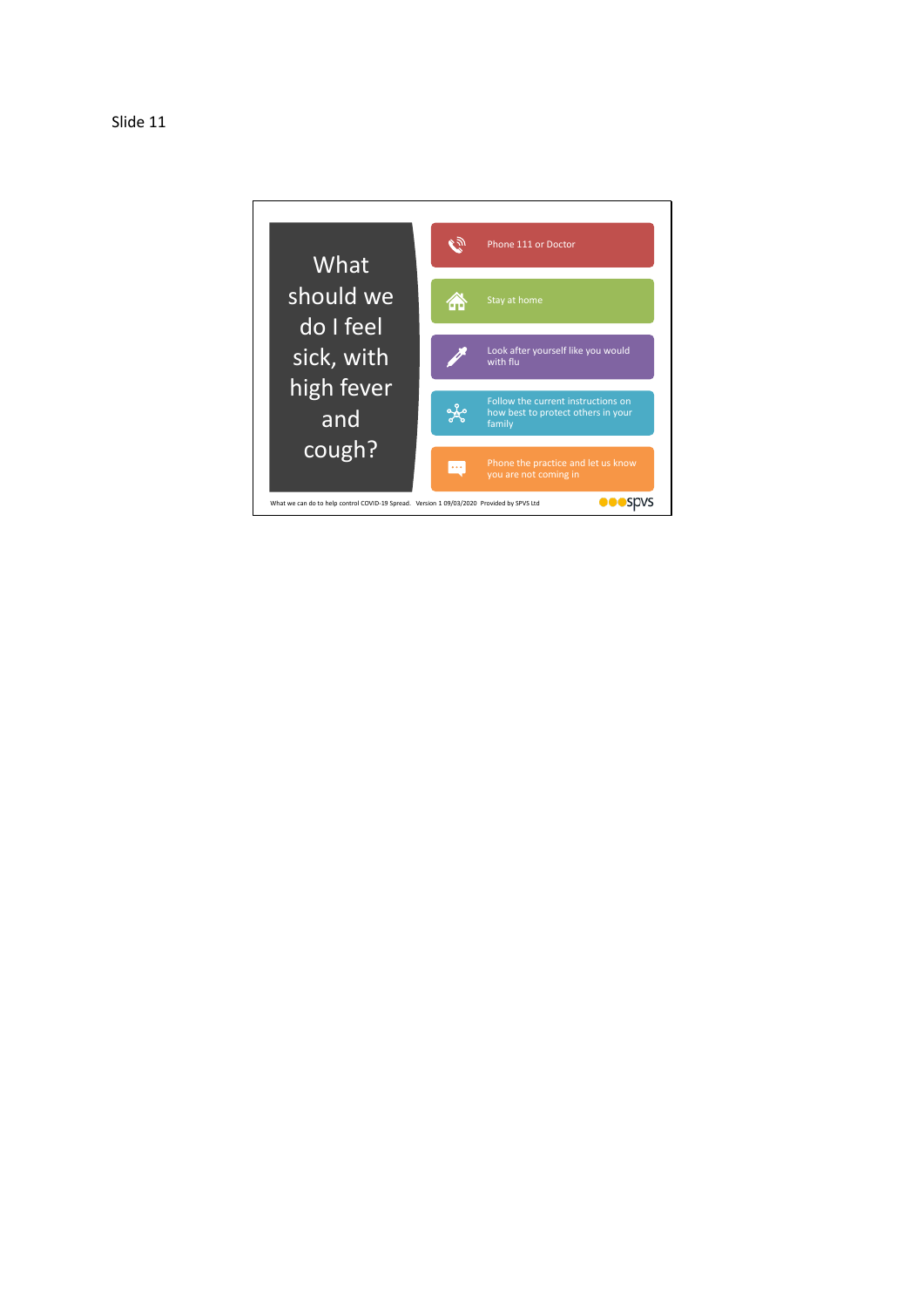

Tease out willingness to do more over time Appointment management Cancel non essential work Etc. This is an important part of the contingency planning? It may be that the reduction in staffing meets the reduction of work. The way to look at this is in two ways

- What work can be deferred safely with minimal welfare implications
- What additional resource can be gained from the existing staff to do more- do we ask people to work 5 days instead of 4 ( in 4 day working practices???)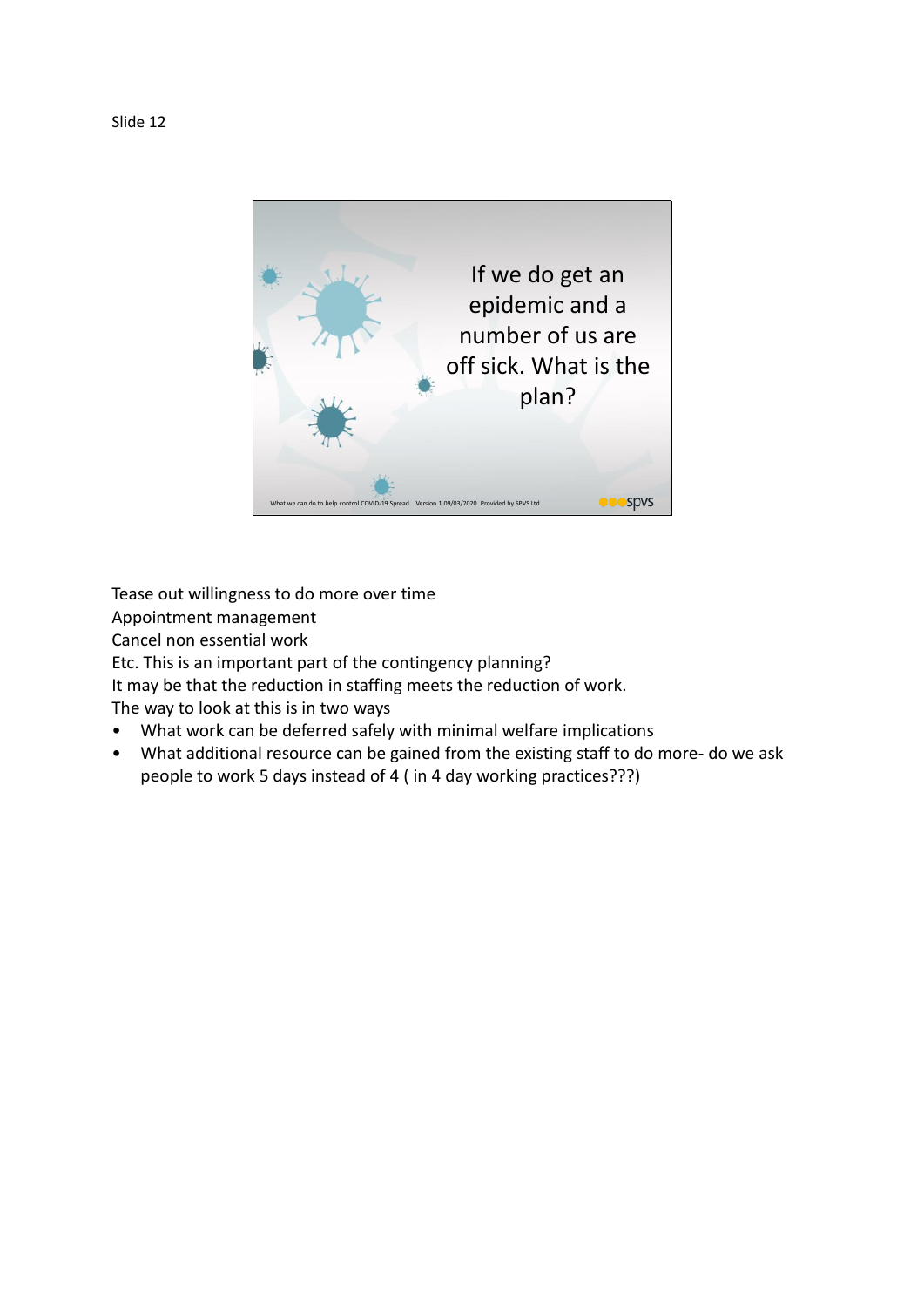



Social media does need to be discussed to avoid potential damage to the practice reputation.

One area that is really important to stress is the need to manage illness well. It is simply not a great idea to come to work when you are ill with symptoms of CV!

What we are trying to achieve here is an understanding that the practice could be lower risk than a lot of other public places without strong protocols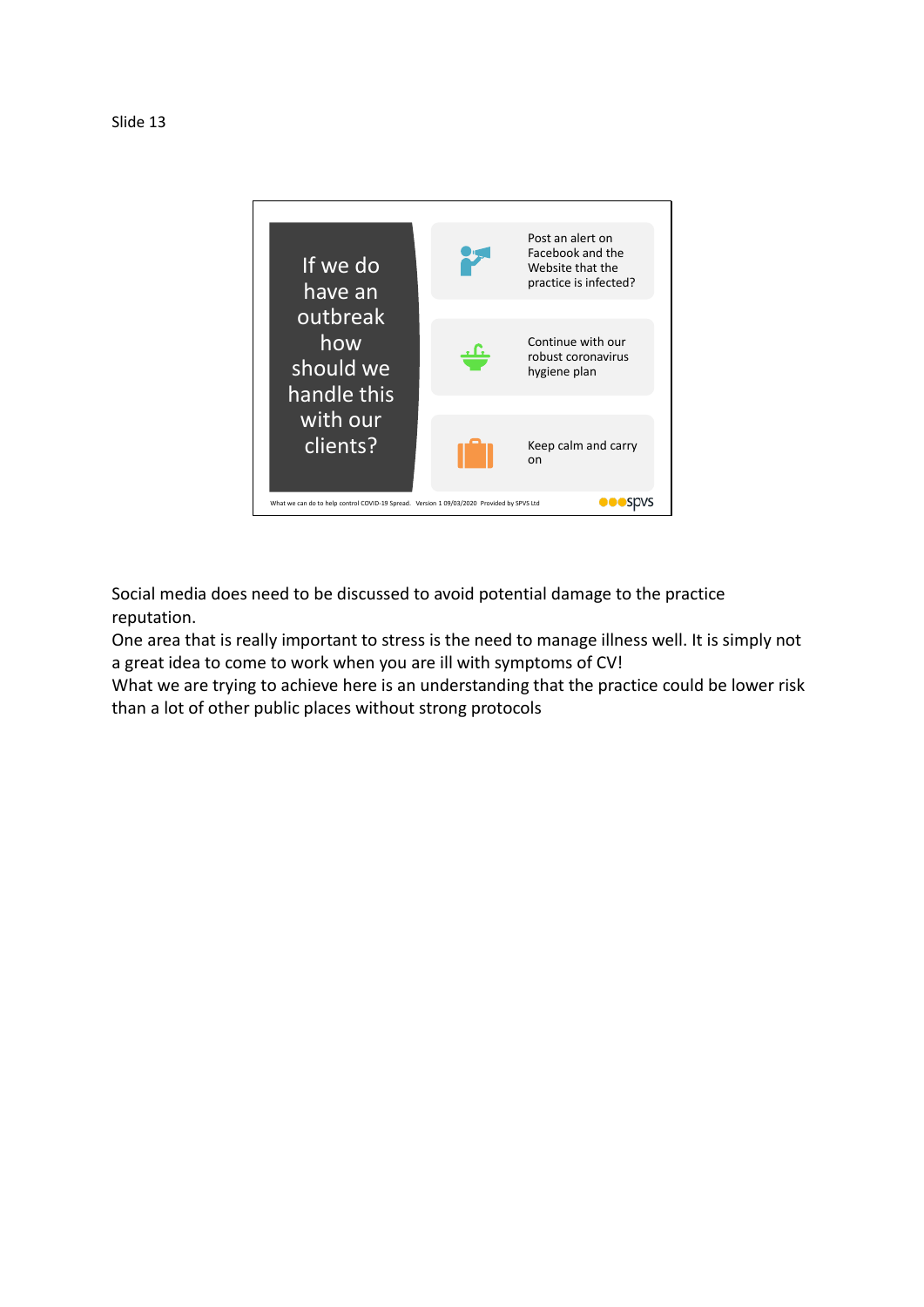

Advice will change on this topic as the disease profile changes. You may wish to create your own policies which are more robust than government advice as some companies have done. You will need to consider carefully if you choose to depart from government advice. Special consideration may have to be given to higher risk people planning to attend meetings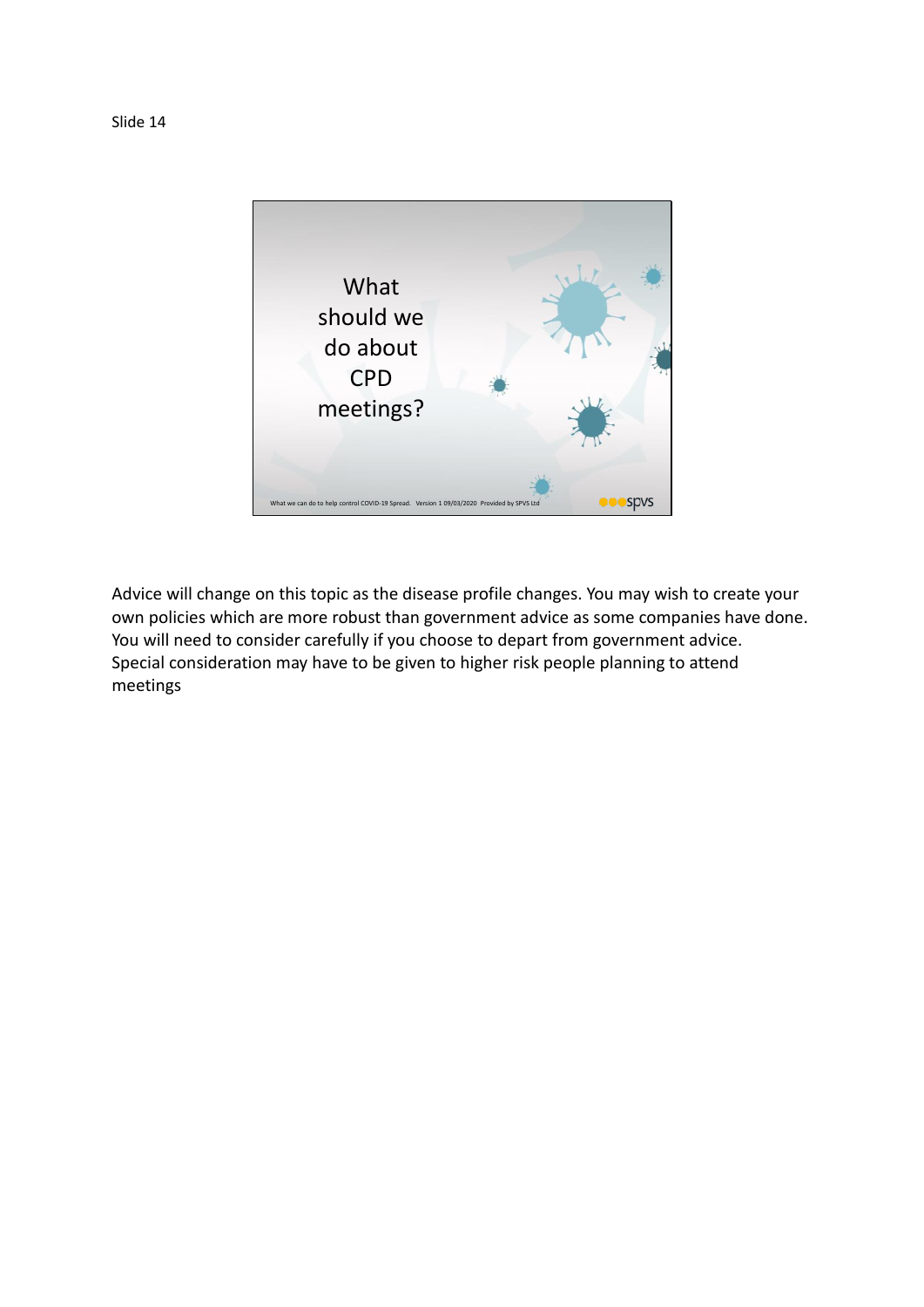